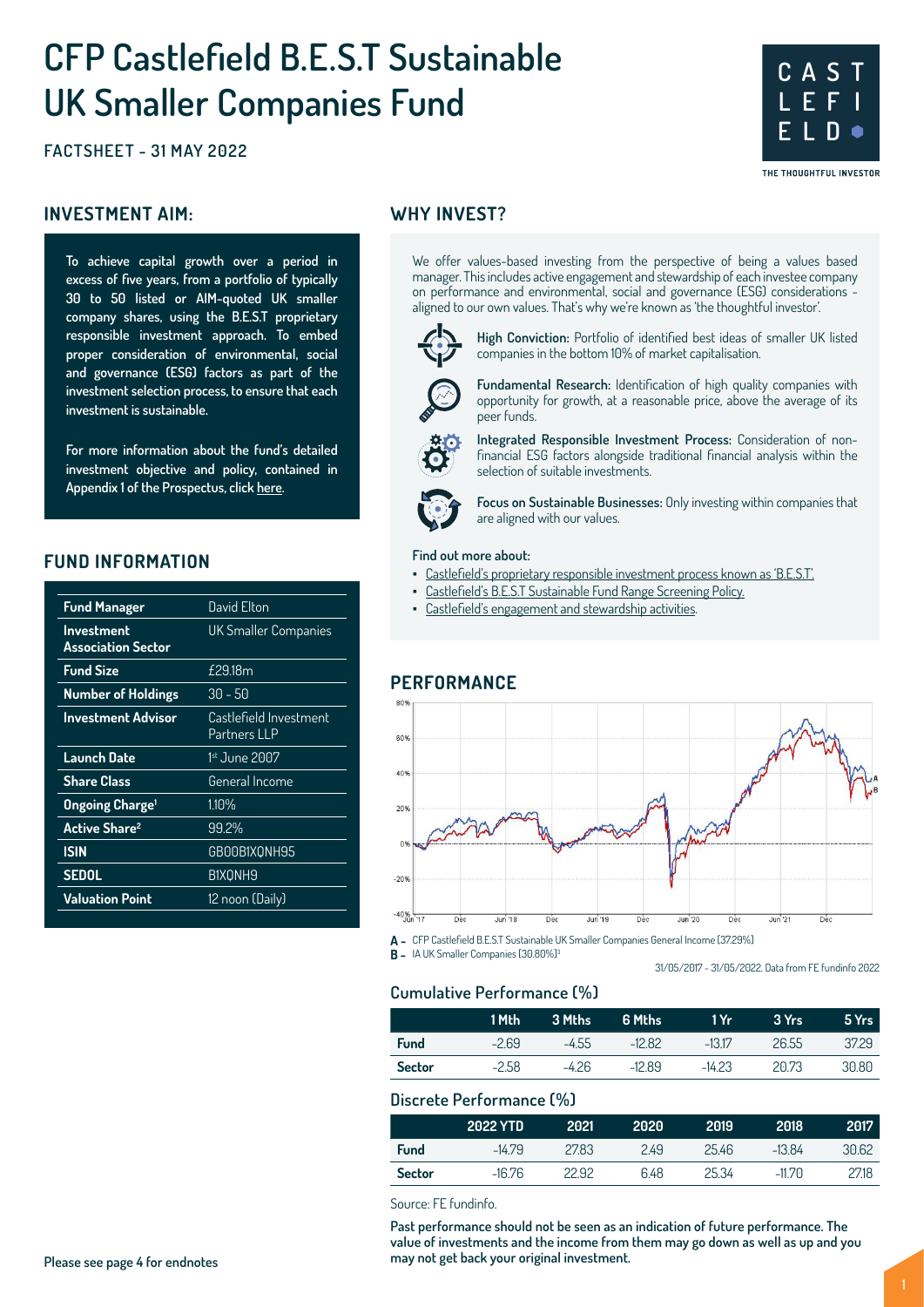# **How We Evidence the Sustainability of This Fund**

### **POSITIVE THEME ALLOCATION (%)**



Source: Castlefield

#### **BETTER CARBON EFFICIENCY**

#### **Emissions per \$1M revenue**



#### **MORE SOCIAL & ENVIRONMENTAL GOOD**

#### **Percentage of funds allocated to environmental and social good**



**and social good than the benchmark**

#### **LOWER EXECUTIVE PAY**

#### **Comparing executive pay to employee pay**



## **LESS SOCIAL & ENVIRONMENTAL DAMAGE**

#### **Percentage of funds that create environmental and social harm**





**Fewer investments that create environmental and social harm than the benchmark**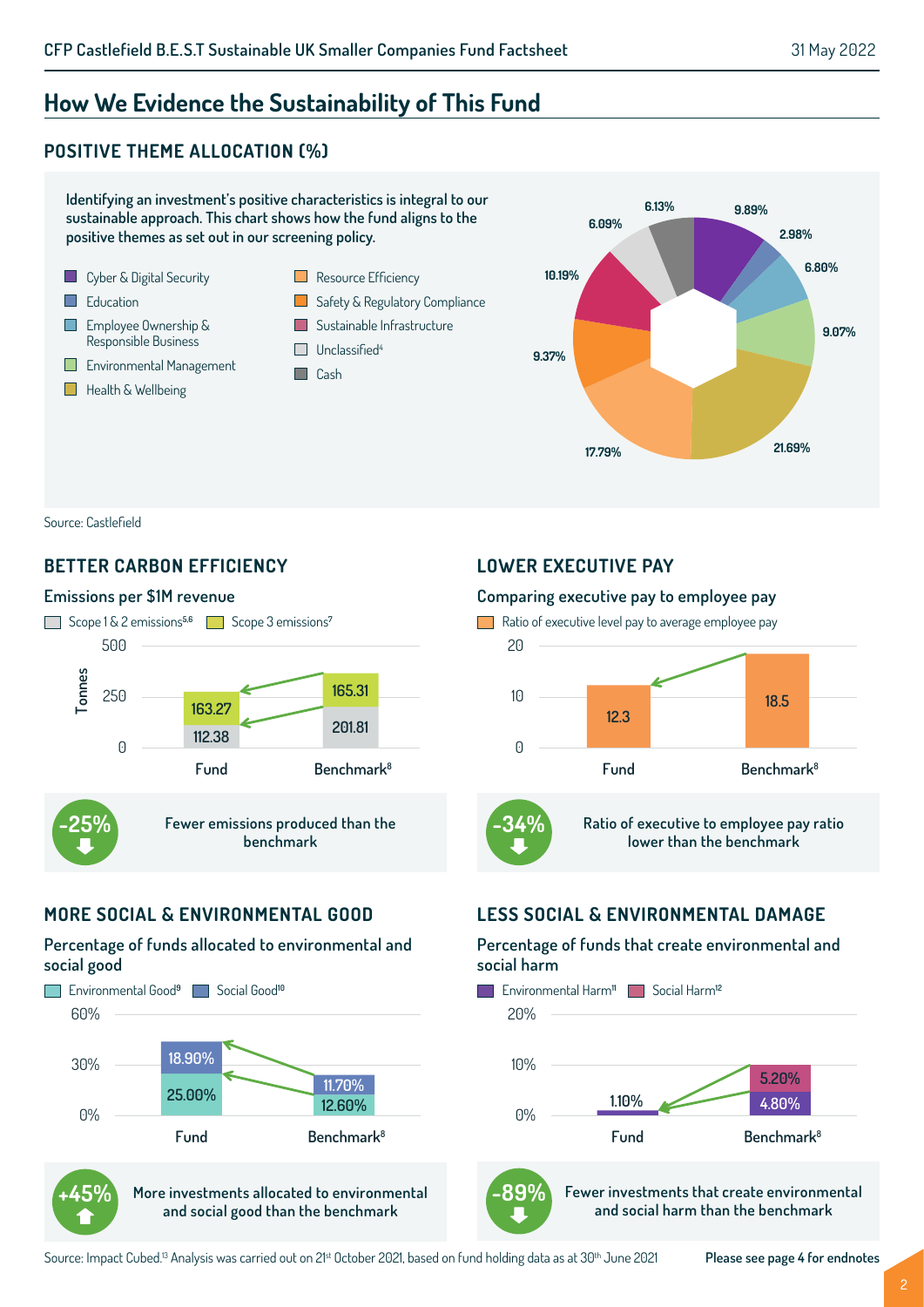#### **FUND COMPOSITION**

| Top Ten Holdings (%)             |      |
|----------------------------------|------|
| THE GYM GROUP PLC                | 4.10 |
| <b>TRACSIS PLC</b>               | 4.03 |
| <b>GRESHAM HOUSE PLC</b>         | 3.90 |
| INSPIRATION HEALTHCARE GROUP PLC | 3.86 |
| MACFARLANE GROUP PLC             | 3.69 |
| <b>MPAC GROUP PLC</b>            | 3.39 |
| PORVAIR PLC                      | 3.36 |
| CMI MICROSYSTEMS PLC             | 3.32 |
| ALUMASC GROUP PLC                | 3.25 |
| <b>ANIMALCARE GROUP PLC</b>      | 3.21 |

#### **Sector Allocation (%)**

| 25.66 |
|-------|
| 20.87 |
| 17.59 |
| 11.32 |
| 4.51  |
| 4.10  |
| 3.14  |
| 3.10  |
| 2.52  |
| 1.06  |
| 6.13  |
|       |

#### **GENERAL INFORMATION**

| <b>Authorised Corporate</b><br>Director | ConBrio Fund Partners<br>I imited            |
|-----------------------------------------|----------------------------------------------|
| <b>Depositary</b>                       | NatWest Trustee &<br>Depositary Services     |
| <b>Fund Administrator</b>               | The Northern Trust<br>Company                |
| <b>Shareholder Services</b>             | <b>SS&amp;C Financial Services</b><br>Europe |
| <b>Bloomberg Code</b>                   | <b>PRUKSII:LN</b>                            |
| <b>CITI Code</b>                        | 7583                                         |
| <b>ISA Eligible</b>                     | Yes                                          |
| Minimum Investment                      | £500.00                                      |
| <b>Initial Fee</b>                      | £0.00                                        |

# **INVESTMENT TEAM**

#### **Lead Manager**



**David Elton Fund Manager Partner, Investment Management** BSc (Hons), IMC, Chartered MCSI, CFA

I'm David Elton, a Partner at Castlefield and member of our Investment Management Team. I'm the lead fund manager of the CFP Castlefield B.E.S.T UK Smaller Companies Fund and also our AIM IHT Service. I joined Castlefield in 2011 after graduating with a first-class Accounting & Finance degree. Having assisted on the UK Smaller Companies Fund since 2013, I became a manager in 2017.

#### **Investment Managers**

**Mark Elliott**



**Partner, Head of Investment Management** MChem (Hons), Chartered MCSI, CFA



**Rory Hammerson Partner, Investment Management** MA (Hons), CFFA



**Simon Holman Partner, Investment Management** MA (Hons), MSc, CFA, MCSI, ASIP

# **CONTACT INFORMATION**

**Individual Investors Client Services & Dealing:**  (UK) 0330 123 3716 (Overseas) +44 203 975 1021 **Professional Investors Castlefield Investment Partners LLP: ्री 0161 974 0407** enquiries@castlefield.com

#### **Authorised Corporate Director**

**ConBrio Fund Partners Limited:**

111 Piccadilly, Manchester M1 2HY

- **ौ 0161 233 4555**
- funds@conbriofunds.com



#### **HOW TO INVEST**

Details of how to invest, application forms and other supporting documents are available from our website here.

#### **Platform Availability**

7im, Aberdeen - Elevate, The Aegon Platform, AEGON Retirement Choices, AJ Bell, Aviva Wrap, Embark (Advance), Interactive Investor, M&G Wealth, Novia, Nucleus, Pershing, Quilter Platform, Raymond James, Standard Life Wrap, Transact